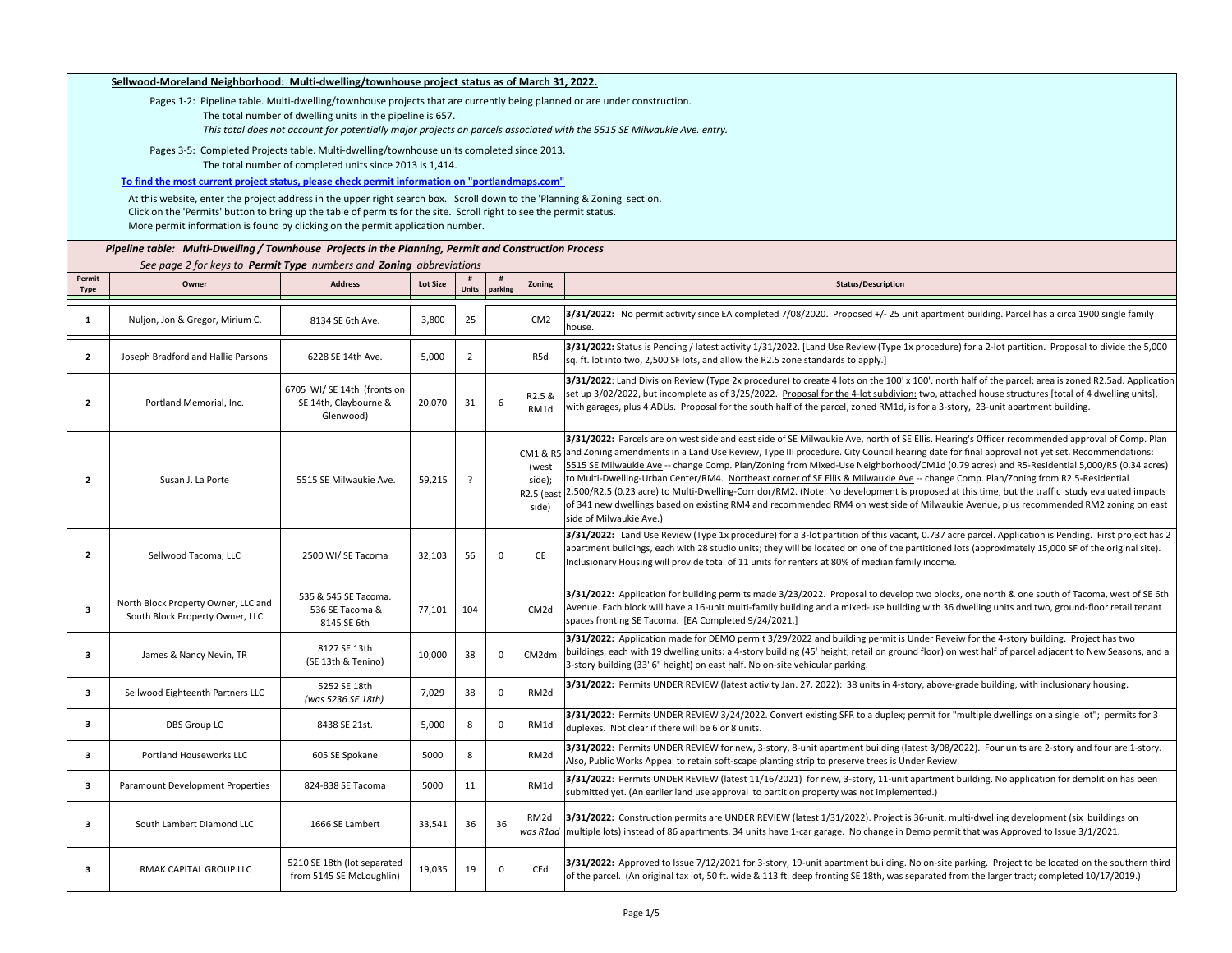|                         | Pipeline table: Multi-Dwelling / Townhouse Projects in the Planning, Permit and Construction Process<br>See page 2 for keys to Permit Type numbers and Zoning abbreviations |                                               |                 |                |                |                            |                                                                                                                                                                                                                   |  |  |  |
|-------------------------|-----------------------------------------------------------------------------------------------------------------------------------------------------------------------------|-----------------------------------------------|-----------------|----------------|----------------|----------------------------|-------------------------------------------------------------------------------------------------------------------------------------------------------------------------------------------------------------------|--|--|--|
| Permit<br><b>Type</b>   | Owner                                                                                                                                                                       | <b>Address</b>                                | <b>Lot Size</b> | Units          | #<br>parking   | Zoning                     | <b>Status/Description</b>                                                                                                                                                                                         |  |  |  |
| 3                       | Alpina Properties                                                                                                                                                           | 5316 SE 18th                                  | 5,000           | 6              |                | RM <sub>2d</sub>           | 3/31/2022: Permits are UNDER REVIEW (latest 2/04/2022) for 6 new townhomes on a single lot. Two story structure; no garages. Demolition<br>permit for existing dwelling is still UNDER REVIEW (latest 8/27/2021.) |  |  |  |
| 3                       | Mark Radford, PC PSMPP                                                                                                                                                      | 1065 SE Ochoco                                | 2,901           | $\overline{a}$ | $\overline{4}$ | R5                         | 3/31/2022: Permits are Under Review (latest activity 2/01/2021). Project is two townhomes on separate lots, each with an attached ADU.                                                                            |  |  |  |
| 3                       | Joseph Bradford                                                                                                                                                             | 8120 SE 6th Ave.                              | 5,000           | 31             |                | CM <sub>2d</sub>           | 3/31/2022: Permits are UNDER REVIEW for a new, 4-story, 31-unit, wood framed, mixed-use building (latest 3/07/2022). Demolition of 1895<br>dwelling is Under Inspection (2/16/2022).                              |  |  |  |
| $\mathbf{3}$            | Bridger, Glenn & Karen                                                                                                                                                      | 5270 SE 18th<br>(was 5308) SE 18th)           | 4,792           | 16             |                | RM <sub>2d</sub>           | 3/31/2022: Sewer line is Under Inspection, but no building permits filed yet. Design Review approval recorded 9/29/2019. Project is a 3-story,<br>16-unit apartment building.                                     |  |  |  |
| 3                       | Sellwood Norm Building LLC                                                                                                                                                  | 527 SE Spokane                                | 5,000           | 15             | $\mathbf 0$    | RM <sub>2d</sub>           | 3/31/2022: Permits are UNDER REVIEW for 3-story 15-unit apartment building with no parking (latest 10/13/2021). (In 2019, the project started<br>as a 3-story, 6 unit apartment building.)                        |  |  |  |
| $\overline{\mathbf{3}}$ | Jetter, Anna                                                                                                                                                                | 1650 SE Spokane<br>(was 1654 SE Spokane)      | 7,500           | 27             | $\Omega$       | CM <sub>2d</sub>           | 3/31/2022: Permits are UNDER REVIEW (latest 7/21/2020). Project is a 4-story, 27-unit apartment building.                                                                                                         |  |  |  |
| 3                       | Dewall, Stacy                                                                                                                                                               | 1660 SE Spokane<br>(was 1662 SE Spokane)      | 5,000           | 27             | $\mathbf 0$    | CM <sub>2d</sub>           | 3/31/2022: Permits are UNDER REVIEW (latest 5/14/2020). Project is a 4-story, 27-unit apartment building.                                                                                                         |  |  |  |
| 3                       | Janet L Benson Liv. TR etal                                                                                                                                                 | 1235 SE Lambert<br>(was 1221-1223 SE Lambert) | 5,000           | 15             | $\mathbf 0$    |                            | CM2dm 3/31/2022: No new activity since 10/22/2019 (permits have been UNDER REVIEW). Project is a 3-story, 15-unit apartment building.                                                                             |  |  |  |
| $\mathbf{3}$            | Janet L Benson Liv. TR etal                                                                                                                                                 | 626 (660) SE Spokane                          | 5,000           | 12             | $\Omega$       | CM <sub>2d</sub>           | 3/31/2022: Permits are UNDER REVIEW, but no new activity since 2/25/2020. Demolition permit expired 2/28/2020. Project is a 2-story, 12-unit<br>apartment building.                                               |  |  |  |
| Δ                       | <b>DEZ Development</b>                                                                                                                                                      | 5324 SE Milwaukie                             | 6400            | 8              | $\Omega$       | RM2d                       | 3/31/2022: Construction is UNDER INSPECTION (lastest activity 3/28/2022). Project is eight, 2-story townhomes (no garages) on one lot.                                                                            |  |  |  |
| 4                       | <b>Anamic Construction</b>                                                                                                                                                  | 8134 SE 11th Ave.<br>(was 1111 SE Tenino)     | 5,000           | 19             |                | CM <sub>2d</sub>           | 3/31/2022: Construction is UNDER INSPECTION of 3-story, 19-unit apartment building (latest 3/17/2022). Request to keep existing planter strips<br>"as is" was denied, 7/16/2020.                                  |  |  |  |
| 4                       | Anamic Construction Co.                                                                                                                                                     | 8120 SE 11th Avenue                           | 5,000           | 19             | $\mathbf 0$    | CM <sub>2d</sub><br>(MU-N) | 3/31/2022: Construction is UNDER INSPECTION (latest 3/30/2022). Project is a 19-unit apartment and is adjacent to the other 19-unit<br>apartment. Approved Final Inspection for house demolition 8/23/2021.       |  |  |  |
| 4                       | Park Somerset LLC                                                                                                                                                           | 1724 SE Ramona                                | 52,272          | 23             | 23             | RM <sub>2d</sub>           | 3/31/2022: Construction of several townhomes is UNDER INSPECTION, 3/18/2022. Plat approved 5/26/2019 for 23 townhomes, each with a<br>garage.                                                                     |  |  |  |
|                         | Southeast Portland Investors LLC                                                                                                                                            | 5205 & 5209 SE 18th Avenue                    | 10,000          | 59             | 13             | RHd                        | 3/31/2022: Construction permits were ISSUED 10/13/2021. Project is a 6-story, 59-unit apartment building with 13 ground floor parking spaces.                                                                     |  |  |  |
|                         | NUMBER OF UNITS and PARKING SPACES IN PLANNING AND PERMIT PROCESS                                                                                                           |                                               |                 |                |                |                            |                                                                                                                                                                                                                   |  |  |  |

| <b>PERMIT TYPE</b>                             |                                       |  |  |  |  |  |  |  |
|------------------------------------------------|---------------------------------------|--|--|--|--|--|--|--|
|                                                |                                       |  |  |  |  |  |  |  |
| 1                                              | Early Assistance for proposed project |  |  |  |  |  |  |  |
| 2<br>Land Use Review (partitions; adjustments) |                                       |  |  |  |  |  |  |  |
| 3<br><b>Construction Permit Review</b>         |                                       |  |  |  |  |  |  |  |
|                                                | <b>Under Construction</b>             |  |  |  |  |  |  |  |
| <b>ZONING DISTRICTS</b>                        |                                       |  |  |  |  |  |  |  |
| CEd - Commercial Employment; Design overlay    |                                       |  |  |  |  |  |  |  |
|                                                |                                       |  |  |  |  |  |  |  |

| LUNING DISINICIS                                                                     |                                                                    |  |  |  |  |
|--------------------------------------------------------------------------------------|--------------------------------------------------------------------|--|--|--|--|
| CEd - Commercial Employment; Design overlay                                          | R5 - Single Family, 5,000 SF lots.                                 |  |  |  |  |
| CM1d - Commercial Mixed Use 1 (small-scale, commercial/residential); Design overlay  | R5z - Single Family, 5,000 SF lots; Constrained site               |  |  |  |  |
| CM1dm - Commercial Mixed Use 1; Design and Centers Main Street overlays              | RM1d - Low Scale, Multi-Dwelling; Design overlay.                  |  |  |  |  |
| CM2d - Commercial Mixed Use 2 (medium-scale, commercial/residential); Design overlay | RM2d - Medium Scale, Multi-Dwelling; Design overlay.               |  |  |  |  |
| CM2dm - Commercial Mixed Use 2; Design and Centers Main Street overlays              | RM4dn - High Density Residential; Design & River Natural overlays. |  |  |  |  |
| R2.5 - Single Family, 2,500 SF lots.                                                 | RHd - High Density Residential; Design overlay                     |  |  |  |  |
|                                                                                      |                                                                    |  |  |  |  |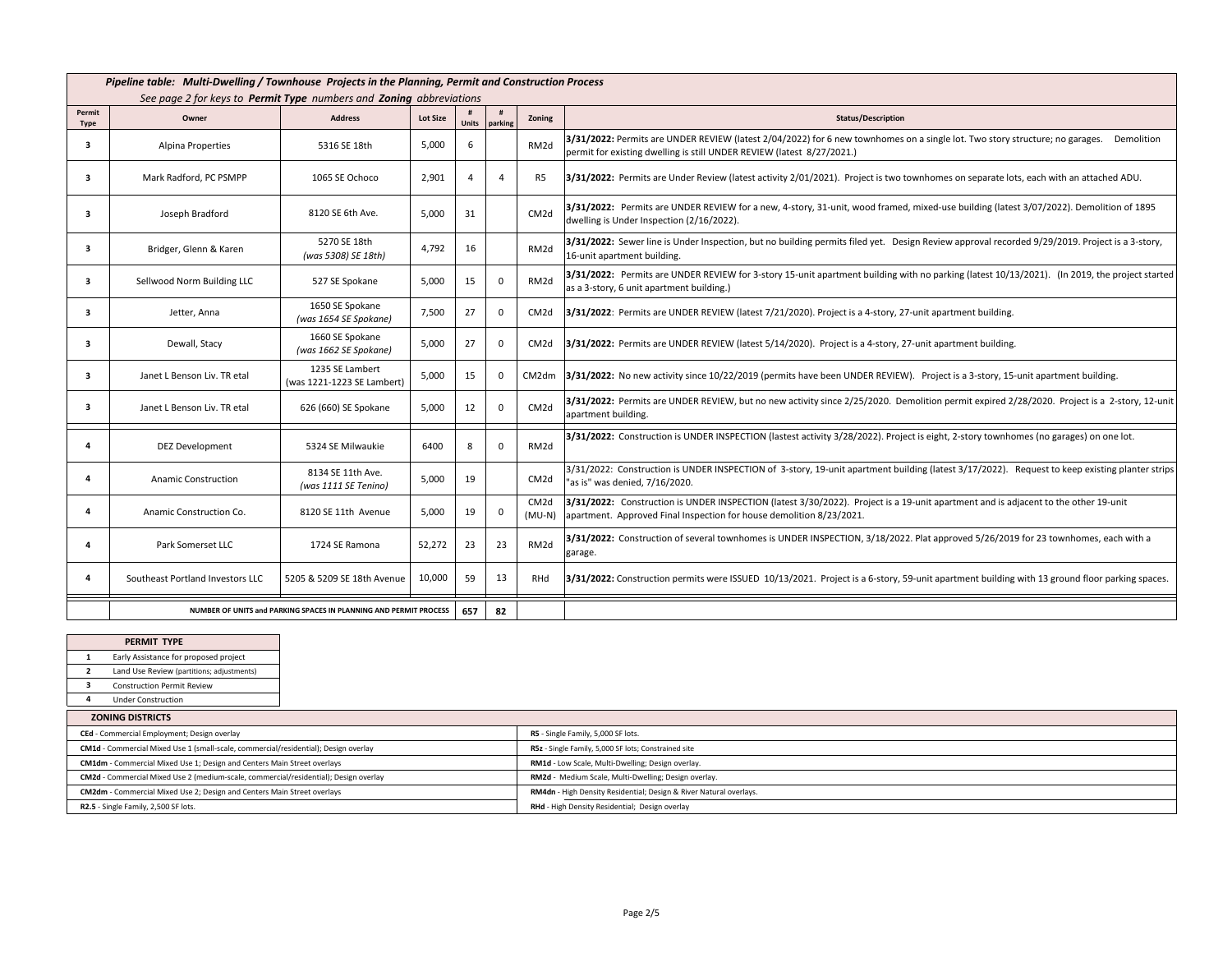|      | Sellwood-Moreland Neighborhood: Multi-Dwelling/Townhouse units completed since 2013 as of March 31, 2022<br>Total number of units = 1,414 |                                         |                 |         |                |                                                                                                                 |  |  |  |  |
|------|-------------------------------------------------------------------------------------------------------------------------------------------|-----------------------------------------|-----------------|---------|----------------|-----------------------------------------------------------------------------------------------------------------|--|--|--|--|
| Year | Name/Owner                                                                                                                                | <b>Address</b>                          | <b>Lot Size</b> | # Units | # Parking      | Zoning                                                                                                          |  |  |  |  |
| 2022 | <b>Portland Houseworks</b>                                                                                                                | 1736 SE Umatilla                        | 5,000           |         |                | RM1d - Low Scale, Multi-Dwelling; Design overlay.                                                               |  |  |  |  |
| 2022 | Nehalem 13 LLC                                                                                                                            | 1280 SE Nehalem                         | 5,000           | 19      |                | CM2dm - Commercial Mixed Use 2 (medium-scale, commercial/residential);<br>Design & Centers Main street overlays |  |  |  |  |
| 2022 | <b>The Chelsea</b><br><b>UDG NEHALEM LLC</b>                                                                                              | 1645 SE Nehalem St.                     | 11,076          | 75      | $\Omega$       | CM2d - Commercial Mixed Use 2 (medium-scale, commercial/residential);<br>Design overlay                         |  |  |  |  |
| 2021 | Kehoe Northwest Properties LLC (Portland<br>Memorial, Inc.)                                                                               | 1406 SE Glenwood                        | 20,000          | q       | q              | RM1d - Low Scale, Multi-Dwelling; Design overlay.                                                               |  |  |  |  |
| 2021 | Greenworks Contractors, LLC                                                                                                               | 1144 and 1204 SE Tenino                 | 10,000          |         | $\Omega$       | R2ad - Low Density Multi-Dwelling; Alternative Design Density & Design<br>overlays                              |  |  |  |  |
| 2021 | <b>UDG 17TH &amp; TENINO LLC</b>                                                                                                          | 1717 and 1725 SE Tenino St.             | 15,000          | 91      | 19             | CM2dm - Commercial Mixed Use 2 (medium-scale, commercial/residential);<br>Design & Centers Main street overlays |  |  |  |  |
| 2021 | <b>K&amp;C Custom Homes LLC</b>                                                                                                           | 1122 SE Tenino                          | 5,000           | з       | 3              | R2ad - Low Density Multi-Dwelling; Alternative Design Density & Design<br>overlays                              |  |  |  |  |
| 2020 | <b>Tacoma Commons LLC</b>                                                                                                                 | 2000 & 2006 SE Tacoma St.               | 10,000          | 12      | q              | R1d -Medium Density Multi-Dwelling                                                                              |  |  |  |  |
| 2020 | Studio Pointe / ELLIS Apartments LLC                                                                                                      | 5603 (or 5605) SE Milwaukie St. @ Ellis | 3,080           | 30      |                | CM1d - Commercial Mixed Use 1 (small-scale, commercial/residential); Design<br>overlay                          |  |  |  |  |
| 2020 | Enclave 54 / Milwaukie Apartments LLC                                                                                                     | 5434 SE Milwaukie Ave.                  | 3,900           | 28      | $\Omega$       | RHd - High Density Residential; Design overlay                                                                  |  |  |  |  |
| 2020 | <b>Harold Condominium Association</b>                                                                                                     | 2019, 2027, 2029 SE Harold St.          | 5,949           | Δ       | $\overline{2}$ | R1d -Medium Density Multi-Dwelling                                                                              |  |  |  |  |
| 2020 | The Katniss / Sellwood Mixed-Use LLC                                                                                                      | 7807 SE 13th Ave.                       | 10,000          | 30      | 7              | <b>CM2dm</b> - Commercial Mixed Use 2; Design & Centers Main Street overlays                                    |  |  |  |  |
| 2020 | Alpina Properties LLC                                                                                                                     | 1627 SE Reedway St.                     | 5,000           | 12      | ΩI             | R2.5ad - Attached Residential; Alternative Design Density & Design overlays.                                    |  |  |  |  |
| 2020 | Alpina Properties LLC                                                                                                                     | 5377 SE 18th Ave.                       | 5,000           | 12      | 0              | R1d -Medium Density Multi-Dwelling                                                                              |  |  |  |  |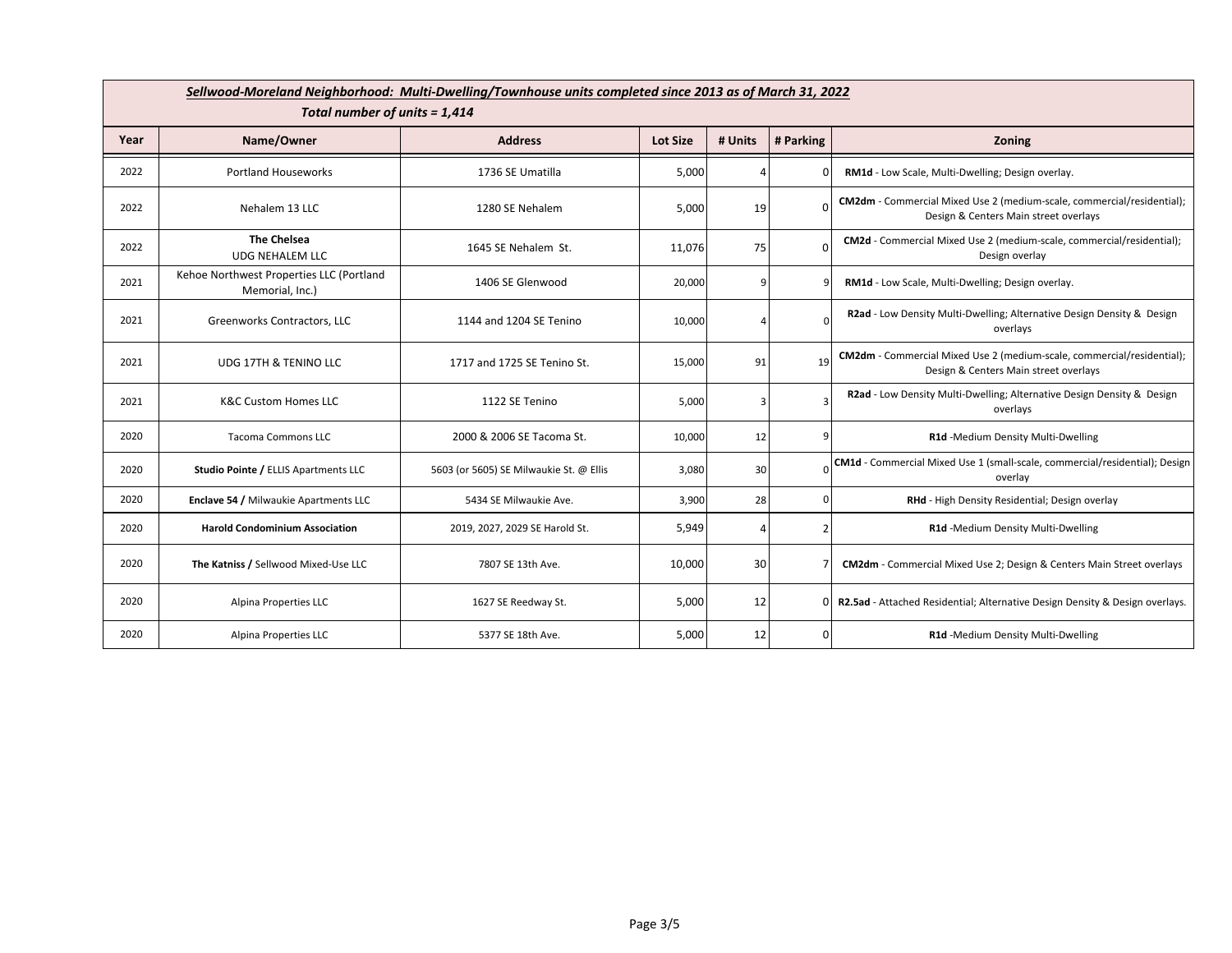|      | Sellwood-Moreland Neighborhood: Multi-Dwelling/Townhouse units completed since 2013 as of March 31, 2022 |                                                                           |                 |                |              |                                                                                                                    |  |  |  |  |  |
|------|----------------------------------------------------------------------------------------------------------|---------------------------------------------------------------------------|-----------------|----------------|--------------|--------------------------------------------------------------------------------------------------------------------|--|--|--|--|--|
|      | Total number of units = 1,414                                                                            |                                                                           |                 |                |              |                                                                                                                    |  |  |  |  |  |
| Year | Name/Owner                                                                                               | <b>Address</b>                                                            | <b>Lot Size</b> | # Units        | # Parking    | Zoning                                                                                                             |  |  |  |  |  |
| 2019 | Alpina Properties development                                                                            | 1616 SE Insley Street (was 1624)                                          | 5,000           | 12             | $\Omega$     | R1d -Medium Density Multi-Dwelling                                                                                 |  |  |  |  |  |
| 2019 | <b>Yukon Flats</b><br><b>David Mullens</b>                                                               | 5965 SE Millwaukie Ave. @ Yukon                                           | 8,500           | 54             | O            | CM2d - Commercial Mixed Use 2 (medium-scale, commercial/residential);<br>Design overlay                            |  |  |  |  |  |
| 2019 | <b>The Meeting House</b><br>NBP 7119 SE MILWAUKIE LLC                                                    | 7119 SE Milwaukie                                                         | 1.31 ac.        | 232            | 100          | CM2d - Commercial Mixed Use 2 (medium-scale, commercial/residential);<br>Design overlay                            |  |  |  |  |  |
| 2019 | The Wheelhouse<br>Joe Bradford                                                                           | 8130 SE 6th Avenue                                                        | 5,000           | 29             | O            | CM2d - Commercial Mixed Use 2 (medium-scale, commercial/residential);<br>Design overlay                            |  |  |  |  |  |
| 2019 | <b>Crescent Custom Homes</b>                                                                             | 2216 SE Lambert St.                                                       | 13,939          | 5              | 5            | R2ad and R2adp - Low Density Residential                                                                           |  |  |  |  |  |
| 2019 | <b>WAK LLC</b>                                                                                           | 8324 - 8334 WI/ SE 17th Ave.                                              | 5,000           | 12             | 0            | CM2d - Commercial Mixed Use 2 (medium-scale, commercial/residential);<br>Design overlay                            |  |  |  |  |  |
| 2019 | Ternium Apartments, Wak LLC                                                                              | 1610 SE Tacoma St.                                                        | 5,000           | 12             |              | CM2d - Commercial Mixed Use 2 (medium-scale, commercial/residential);<br>Design overlay                            |  |  |  |  |  |
| 2019 | Holm Apartments, LCHS Enterprises                                                                        | 8220 & 8222 SE 6th Ave.                                                   | 21,600          | 119            | 40           | CM2d - Commercial Mixed Use 2 (medium-scale, commercial/residential);<br>Design overlay                            |  |  |  |  |  |
| 2018 | <b>Yellow Submarine LLC</b>                                                                              | 8705 SE 13th                                                              | 10,000          | 24             | 12           | <b>CM1</b> - Commercial Mixed Use 1                                                                                |  |  |  |  |  |
| 2018 | Maurice & Catherine Unis                                                                                 | 7780 SE 21st Avenue                                                       | 7,586           | $\overline{2}$ | 4            | R5a - Single Family, 5,000 SF lots; Alternative Design Density overlay                                             |  |  |  |  |  |
| 2018 | <b>DEZ Development</b>                                                                                   | 8188 SE 19th                                                              | 5,000           | 6              | 5            | R1d -Medium Density Multi-Dwelling                                                                                 |  |  |  |  |  |
| 2018 | <b>NW Properties LLC</b>                                                                                 | 5350 SE 18th Ave. @ Insley                                                | 5,000           | 18             | <sup>0</sup> | RHd - High Density Residential; Design overlay                                                                     |  |  |  |  |  |
| 2018 | <b>Rusth Miles</b>                                                                                       | 5505 SE 17th Avenue                                                       | 6,290           | 6              | ٥l           | RHd - High Density Residential; Design overlay                                                                     |  |  |  |  |  |
| 2018 | Benjamin S. McInnis                                                                                      | 5624 SE 22nd Avenue                                                       | 5,000           | 15             | $\Omega$     | RHd - High Density Residential; Design overlay                                                                     |  |  |  |  |  |
| 2018 | Guymon D. Ben & Guymon, Kathryn TR                                                                       | 8100 / 8102 SE 21st Ave.                                                  | 5,000           | $\overline{2}$ | 2            | R2acd - Low Density Multi-Dwelling; Alternative Design Density,<br>Environmental Conservation, and Design overlays |  |  |  |  |  |
| 2018 | <b>Benjamin McInnis</b>                                                                                  | 7510 SE Milwaukie Ave.                                                    | 10,000          | 30             | οI           | <b>CM</b> - Mixed Commercial/ Residential                                                                          |  |  |  |  |  |
| 2018 | 1611 Bybee Investors LLC                                                                                 | 1611 SE Bybee                                                             | 5,000           | $\mathbf{1}$   | οI           | <b>CS</b> - Storefront Commercial                                                                                  |  |  |  |  |  |
| 2017 | <b>Claybourne Commons</b>                                                                                | 1602-1612 SE Claybourne; 1603-1623 SE<br>Glenwood; 6630-6640 SE 16th Ave. | 20,000          | 20             | 20           | <b>CS</b> - Storefront Commercial                                                                                  |  |  |  |  |  |
| 2017 | <b>Moreland Rose Apartments</b><br>Milwaukie Avenue LLC                                                  | 7625 & 7627 SE Milwaukie Ave.                                             | 5,250           | 13             | $\Omega$     | <b>CS</b> - Storefront Commercial                                                                                  |  |  |  |  |  |
| 2017 | <b>Eastbank Quarters</b><br>Elliott Properties Inc.                                                      | 686 SE Spokane St.                                                        | 5,000           | 12             | ٥I           | <b>CS</b> - Storefront Commercial                                                                                  |  |  |  |  |  |
| 2017 | Elliott Properties, Inc.                                                                                 | 924 / 926 SE Tacoma St.                                                   | 5,000           | 3              | 0            | R2 - Low Density Residential                                                                                       |  |  |  |  |  |